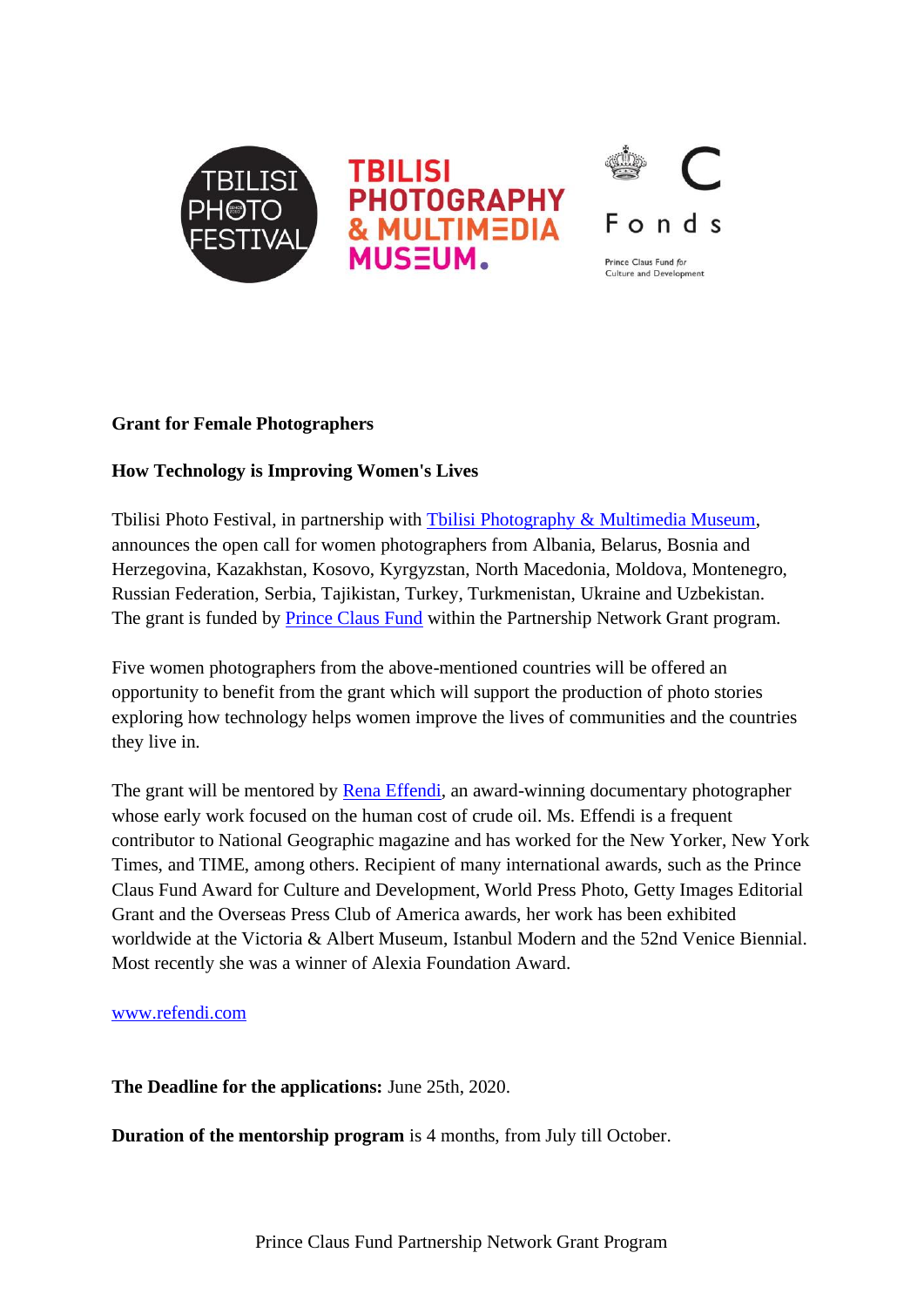The Prince Claus Fund has awarded the Tbilisi Photo Festival and Tbilisi Photography & Multimedia Museum Partnership Network Grant for a three-year period (2020-2023). A significant portion of this grant will be applied to strengthen the work of female photographers from around the world.

Each year, the open call for female photographers will focus on a different topic and will be open to a different set of countries from which female photographers can apply.

The 2020 grant edition is open to female photographers from the 16 above-mention countries and provides them with a production grant of 400 Euro towards the development of longterm personal projects related to their countries.

Each selected photographer will work individually with a mentor in one hour monthly sessions for a period of 4 months. Skype mentoring sessions will cover topics ranging from project writing and planning to image editing. Ongoing discussions throughout the monthly sessions will help photographers develop the project, and seek ways to bring more depth to their final edited work.

The open call is available to photographers who generate part of their income from photography and hope to improve their professional performance and gain better visibility within the network of international photography. Submitted proposals can be for an on-going or a new project. However, the work needs to be completed by October 2020. For details on how to apply and the legal agreements, see the attached document. Please follow the instructions closely.

## **How to apply**

Applicants should send:

1 - The description of an ongoing photo project or a new photo project proposal (maximum one page in PDF). Please write there all contact details including links to online work (if available).

2 - A portfolio of no more than 20 images in jpg format. The portfolio can include one or two stories (finalized or ongoing) accompanied by additional single images, if necessary.

The files should be named in the following way: Applicant's last name, followed by a number (eg. JohnSmith.01.jpg). The images/files size must be 1200 pixels on the longest side, at 72 dpi. Each photograph must be accompanied by a caption describing the date, place, and situation captured.

3 – All files should be sent via WeTransfer.